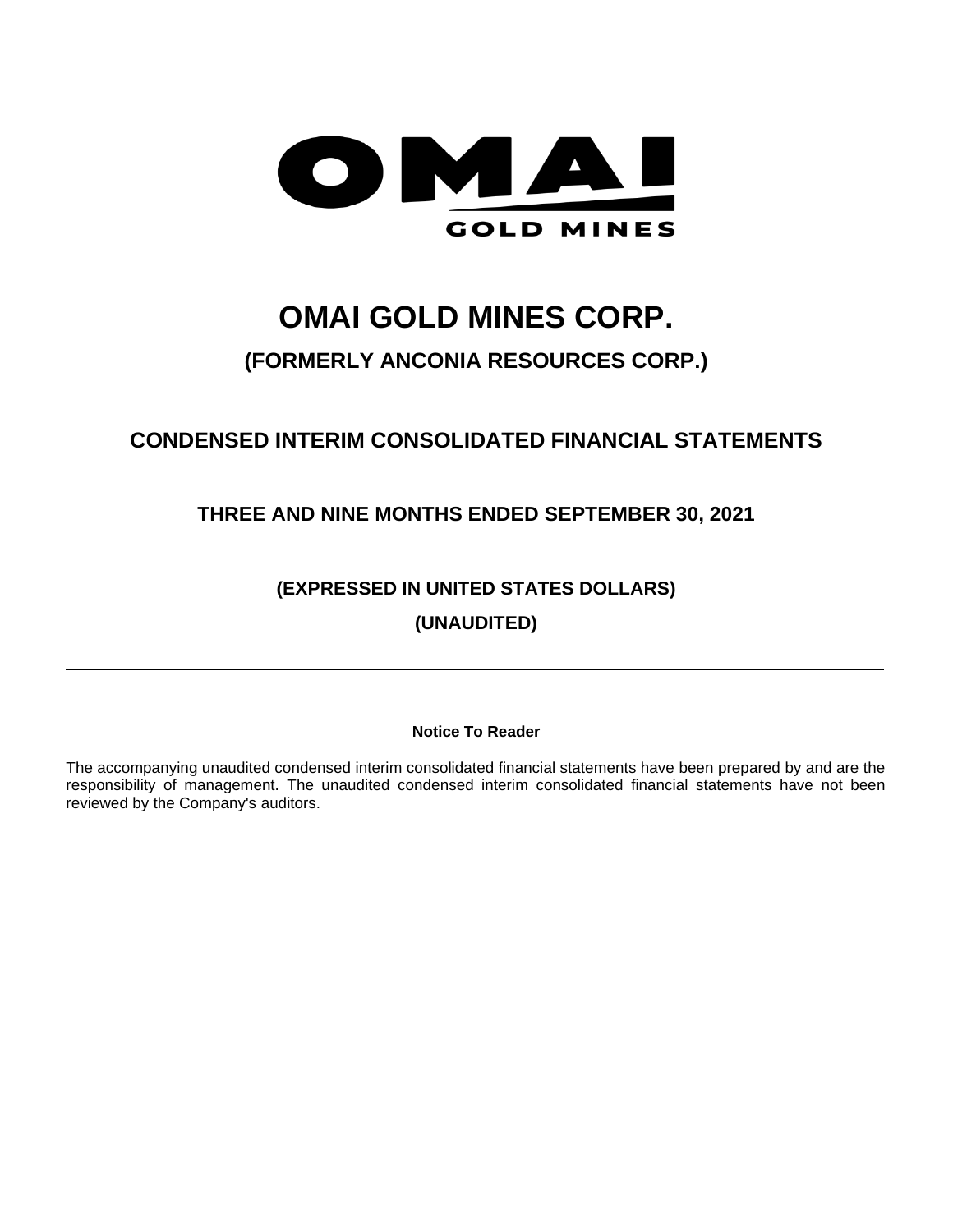**Condensed Interim Consolidated Statements of Financial Position (Expressed in United States Dollars) Unaudited**

| ۰. |  | . .<br>× | . .<br>٠ | ٠ | - |  |
|----|--|----------|----------|---|---|--|
|    |  |          |          |   |   |  |
|    |  |          |          |   |   |  |

| As at                                                           |                 | September 30, December 31, |  |  |  |
|-----------------------------------------------------------------|-----------------|----------------------------|--|--|--|
|                                                                 | 2021            | 2020                       |  |  |  |
| <b>ASSETS</b>                                                   |                 |                            |  |  |  |
| <b>Current assets</b>                                           |                 |                            |  |  |  |
| Cash and cash equivalents                                       | \$<br>2,443,726 | 3,605,289<br>\$.           |  |  |  |
| Accounts receivable and prepayments (note 4)                    | 374,963         | 218,459                    |  |  |  |
|                                                                 | 2,818,689       | 3,823,748                  |  |  |  |
| <b>Non-current assets</b>                                       |                 |                            |  |  |  |
| Equipment (note 5)                                              | 125,233         | 18,500                     |  |  |  |
| Mineral properties (note 11)                                    | 3,902,508       | 3,896,722                  |  |  |  |
| <b>Total assets</b>                                             | \$<br>6,846,430 | \$<br>7,738,970            |  |  |  |
| <b>EQUITY AND LIABILITIES</b>                                   |                 |                            |  |  |  |
| <b>Current liabilities</b>                                      |                 |                            |  |  |  |
| Trade and other payables (note 15)                              | 1,033,536<br>\$ | \$.<br>979,616             |  |  |  |
| Loan payable (note 6)                                           |                 | 33,644                     |  |  |  |
| Current portion of long term liability (note 7)                 | 538,104         | 492,010                    |  |  |  |
| License payable (note 11)                                       | 2,000,000       | 1,828,336                  |  |  |  |
| <b>Total liabilities</b>                                        | 3,571,640       | 3,333,606                  |  |  |  |
|                                                                 |                 |                            |  |  |  |
| <b>Shareholders' Equity (Deficit)</b><br>Share capital (note 8) | 17,675,649      | 15,510,470                 |  |  |  |
| Share-based payments (note 9)                                   | 1,358,019       | 978,422                    |  |  |  |
| Warrants (note 10)                                              | 2,584,984       | 878,600                    |  |  |  |
| <b>Deficit</b>                                                  | (18, 343, 862)  | (12,962,128)               |  |  |  |
| Total shareholders' equity (deficit)                            | 3,274,790       | 4,405,364                  |  |  |  |
|                                                                 |                 |                            |  |  |  |
| Total shareholders' equity (deficit) and liabilities            | \$<br>6,846,430 | \$<br>7,738,970            |  |  |  |

The accompanying notes to the unaudited condensed interim consolidated financial statements are an integral part of these statements.

Nature of operations and going concern (note 1)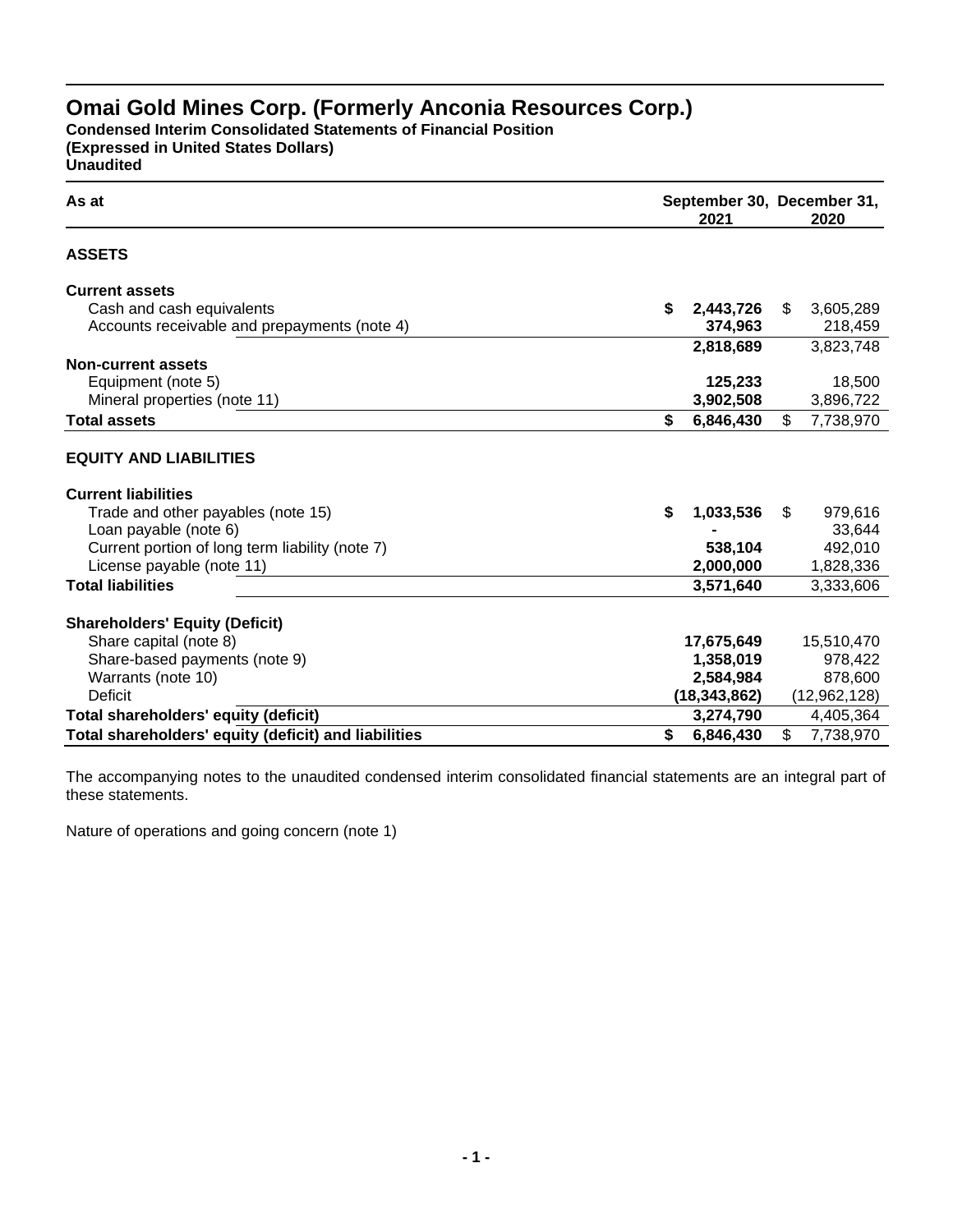**Condensed Interim Consolidated Statements of Loss and Comprehensive Loss (Expressed in United States Dollars)**

**Unaudited**

|                                                         | <b>Three Months</b><br><b>Ended</b><br>2021 | <b>Three Months</b><br><b>Ended</b><br>September 30, September 30, September 30, September 30,<br>2020 |    | <b>Nine Months</b><br><b>Ended</b><br>2021 |     | <b>Nine Months</b><br><b>Ended</b><br>2020 |
|---------------------------------------------------------|---------------------------------------------|--------------------------------------------------------------------------------------------------------|----|--------------------------------------------|-----|--------------------------------------------|
| <b>Operating expenses</b>                               |                                             |                                                                                                        |    |                                            |     |                                            |
| Exploration and evaluation                              |                                             |                                                                                                        |    |                                            |     |                                            |
| expenditures (note 15)                                  | \$<br>1,282,017                             | \$<br>1,552,572                                                                                        | S. | 3,115,445                                  | \$. | 2,738,325                                  |
| Administrative costs (notes 12 and 15)                  | 631,573                                     | 286,139                                                                                                |    | 2,041,621                                  |     | 1,368,388                                  |
| Finance costs (note 13)                                 | 77,223                                      | 70,880                                                                                                 |    | 224,668                                    |     | 285,090                                    |
| Net loss before other items                             | (1,990,813)                                 | (1,909,591)                                                                                            |    | (5,381,734)                                |     | (4,391,803)                                |
| Other items                                             |                                             |                                                                                                        |    |                                            |     |                                            |
| Gain on modification of license payable (note 11)       |                                             |                                                                                                        |    |                                            |     | 51,287                                     |
| Net loss and comprehensive loss                         |                                             |                                                                                                        |    |                                            |     |                                            |
| for the period                                          | \$(1,990,813)                               | \$(1,909,591)                                                                                          |    | \$ (5,381,734)                             |     | \$ (4,340,516)                             |
|                                                         |                                             |                                                                                                        |    |                                            |     |                                            |
| Basic and diluted net loss per share (note 14)          | \$<br>(0.01)                                | \$<br>(0.01)                                                                                           | \$ | (0.03)                                     | \$  | (0.03)                                     |
| Weighted average number of common shares<br>outstanding | 227,122,653                                 | 182,298,712                                                                                            |    | 207,906,953                                |     | 135,827,564                                |

The accompanying notes to the unaudited condensed interim consolidated financial statements are an integral part of these statements.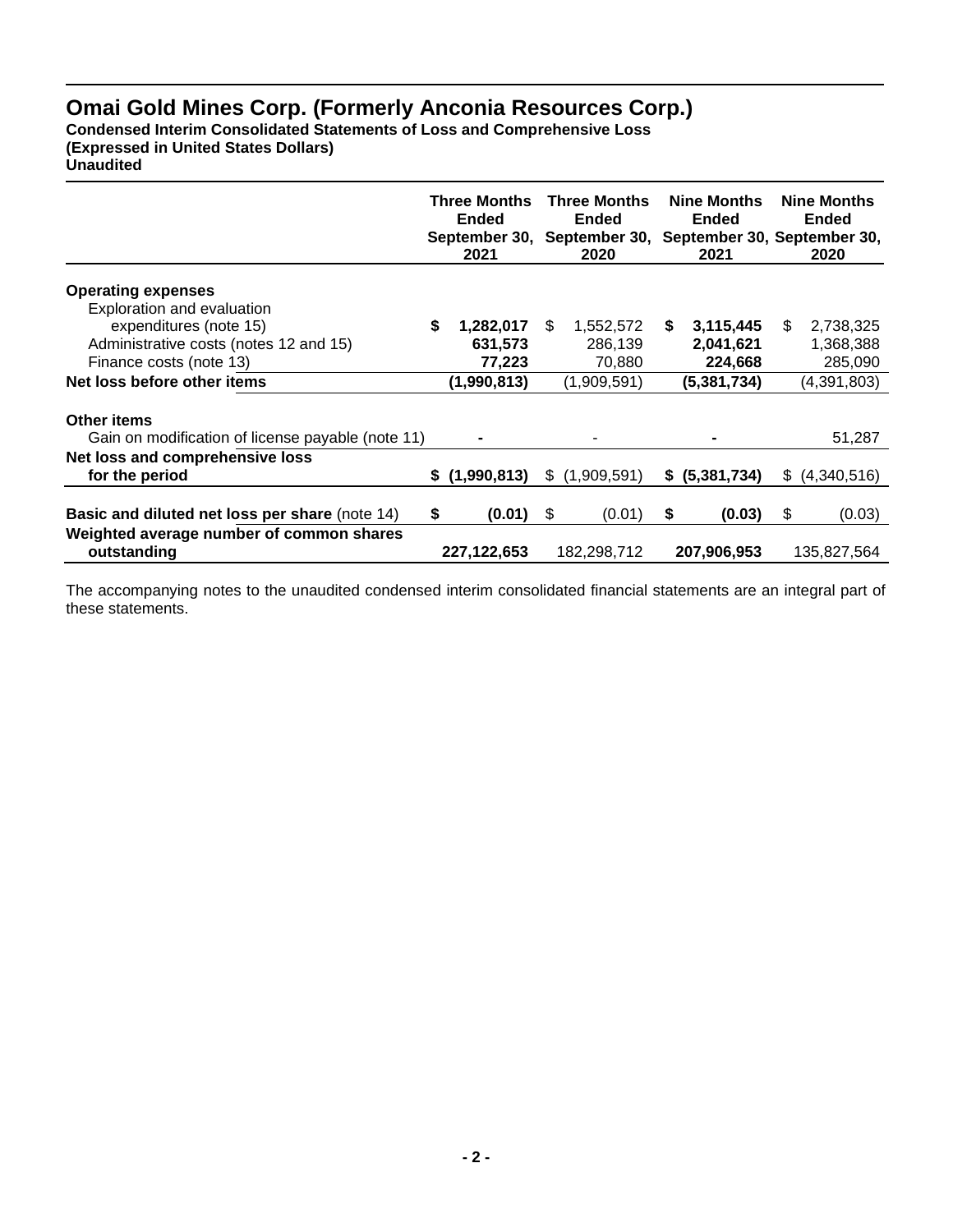**Condensed Interim Consolidated Statements of Cash Flows (Expressed in United States Dollars) Unaudited**

|                                                           |          | <b>Nine Months</b><br><b>Ended</b><br>September 30, September 30,<br>2021 | <b>Nine Months</b><br><b>Ended</b><br>2020 |
|-----------------------------------------------------------|----------|---------------------------------------------------------------------------|--------------------------------------------|
| <b>Operating activities</b>                               |          |                                                                           |                                            |
| Net loss for the period                                   |          | $$$ (5,381,734)                                                           | \$ (4,340,516)                             |
| Adjustments for:                                          |          |                                                                           |                                            |
| Share-based payments                                      |          | 394,597                                                                   | 647,000                                    |
| Accretion                                                 |          | 217,758                                                                   | 281,101                                    |
| Shares issued for exclusivity agreement                   |          |                                                                           | 600,000                                    |
| Gain on modification of license payable                   |          |                                                                           | (51, 287)                                  |
| Other                                                     |          | 24,767                                                                    |                                            |
| Changes in non-cash working capital items:                |          |                                                                           |                                            |
| Accounts receivable and prepayments                       |          | (156, 504)                                                                | (397, 272)                                 |
| Trade and other payables                                  |          | 53,920                                                                    | (625, 935)                                 |
| Net cash used in operating activities                     |          | (4,847,196)                                                               | (3,886,909)                                |
|                                                           |          |                                                                           |                                            |
| <b>Investing activities</b>                               |          |                                                                           |                                            |
| Mineral properties                                        |          | (5,786)                                                                   |                                            |
| Purchase of equipment<br>Payment of license payable       |          | (129, 380)                                                                | (2,000,000)                                |
|                                                           |          |                                                                           |                                            |
| Net cash used in investing activities                     |          | (135, 166)                                                                | (2,000,000)                                |
| <b>Financing activities</b>                               |          |                                                                           |                                            |
| Proceeds from sale of shares, net of share issuance costs |          | 3,836,146                                                                 | 11,560,675                                 |
| Decrease in promissory notes payable                      |          |                                                                           | (18, 295)                                  |
| Decrease in other liabilities                             |          |                                                                           | (539, 443)                                 |
| Repayment of loan payable                                 |          | (35, 764)                                                                 |                                            |
| Repayment of long term liability                          |          |                                                                           | (450,000)                                  |
| Stock options exercised                                   |          | 20,417                                                                    |                                            |
| Net cash provided by financing activities                 |          | 3,820,799                                                                 | 10,552,937                                 |
| Net change in cash and cash equivalents                   |          | (1, 161, 563)                                                             | 4,666,028                                  |
| Cash and cash equivalents, beginning of period            |          | 3,605,289                                                                 | 2,908                                      |
| Cash and cash equivalents, end of period                  | \$       | 2,443,726                                                                 | \$<br>4,668,936                            |
|                                                           |          |                                                                           |                                            |
| Supplemental cash flow information                        |          |                                                                           |                                            |
| Shares issued for liability settlement                    |          |                                                                           | \$<br>142,100                              |
| <b>Broker warrants</b>                                    | \$<br>\$ | 131,540                                                                   | \$<br>47,000                               |

The accompanying notes to the unaudited condensed interim consolidated financial statements are an integral part of these statements.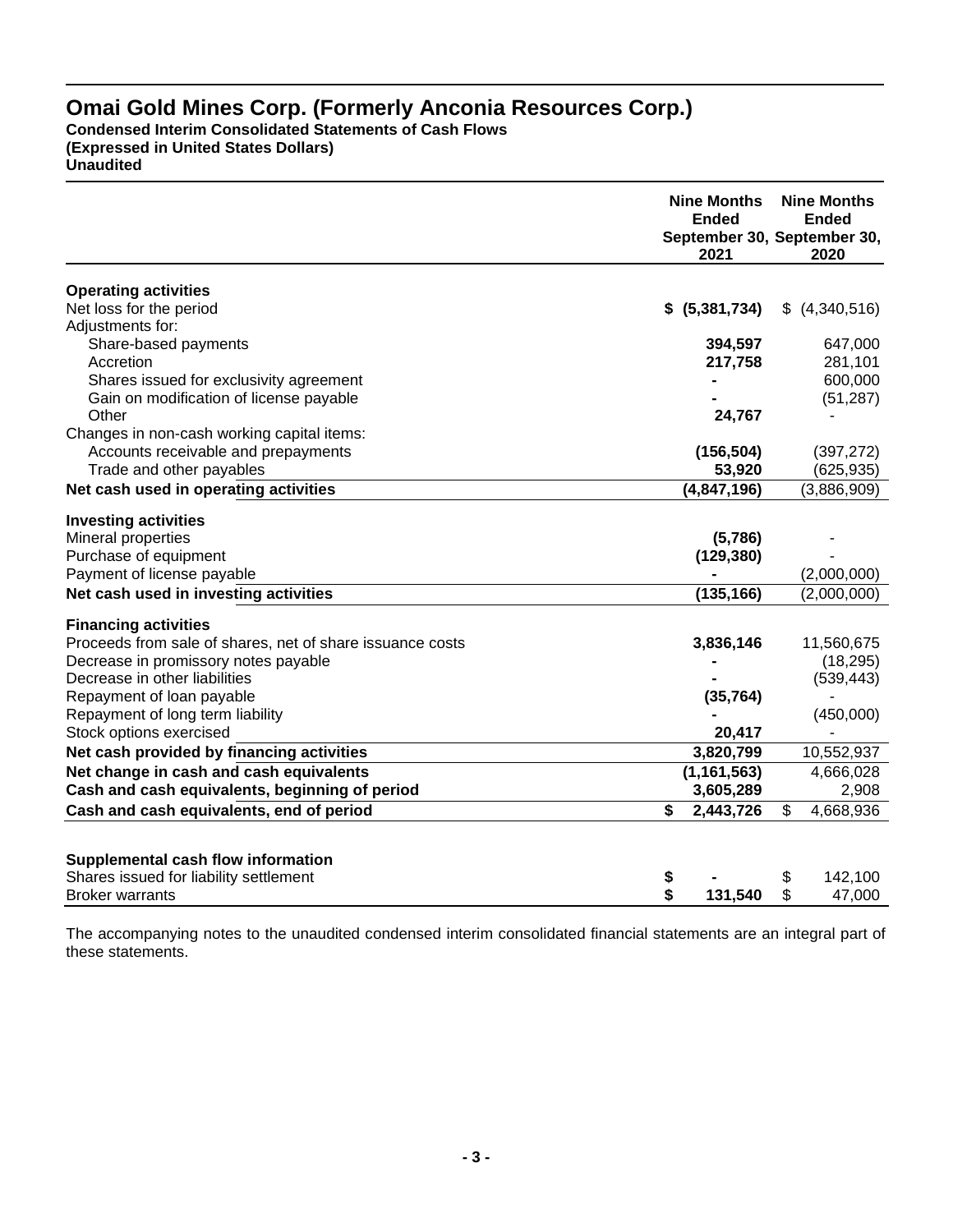**Condensed Interim Consolidated Statements of Changes in Shareholders' Equity (Deficit) (Expressed in United States Dollars) Unaudited**

|                                                 | <b>Share</b><br>capital | Share-based<br>payments  | <b>Warrants</b>          | <b>Deficit</b>                        | <b>Total</b> |
|-------------------------------------------------|-------------------------|--------------------------|--------------------------|---------------------------------------|--------------|
| Balance, December 31, 2019                      | 2,744,460 \$            | 56,000                   |                          | 166,000 \$ (5,332,560) \$ (2,366,100) |              |
| Shares issued for liability settlement          | 142.100                 | $\overline{\phantom{a}}$ |                          |                                       | 142.100      |
| Units issued for cash                           | 11,995,023              |                          |                          |                                       | 11,995,023   |
| Share issuance costs                            | (481, 348)              |                          | 47.000                   |                                       | (434, 348)   |
| Warrant valuation                               | (665, 600)              |                          | 665,600                  |                                       |              |
| Shares issued pursuant to exclusivity agreement | 600,000                 | -                        |                          |                                       | 600,000      |
| Share-based payments                            |                         | 647.000                  | $\overline{\phantom{0}}$ |                                       | 647.000      |
| Net loss for the period                         |                         |                          |                          | (4,340,516)                           | (4,340,516)  |
| Balance, September 30, 2020                     | $$14,334,635$ \$        | 703,000                  | 878,600                  | $(9,673,076)$ \$<br>S.                | 6,243,159    |

| Balance, December 31, 2020  | $$15,510,470$ \$ | 978,422   |                | 878,600 \$(12,962,128) \$ | 4,405,364   |
|-----------------------------|------------------|-----------|----------------|---------------------------|-------------|
| Units issued for cash       | 4,098,051        |           |                |                           | 4,098,051   |
| Share issuance costs        | (393, 445)       |           | 131.540        |                           | (261, 905)  |
| Warrant valuation           | (1,574,844)      |           | 1,574,844      | $\overline{\phantom{a}}$  |             |
| Stock options exercised     | 35,417           | (15,000)  |                |                           | 20.417      |
| Share-based payments        |                  | 394.597   | $\blacksquare$ | -                         | 394,597     |
| Net loss for the period     |                  |           |                | (5,381,734)               | (5,381,734) |
| Balance, September 30, 2021 | \$17,675,649     | 1,358,019 | 2,584,984      | $$$ (18,343,862) \$       | 3,274,790   |

The accompanying notes to the unaudited condensed interim consolidated financial statements are an integral part of these statements.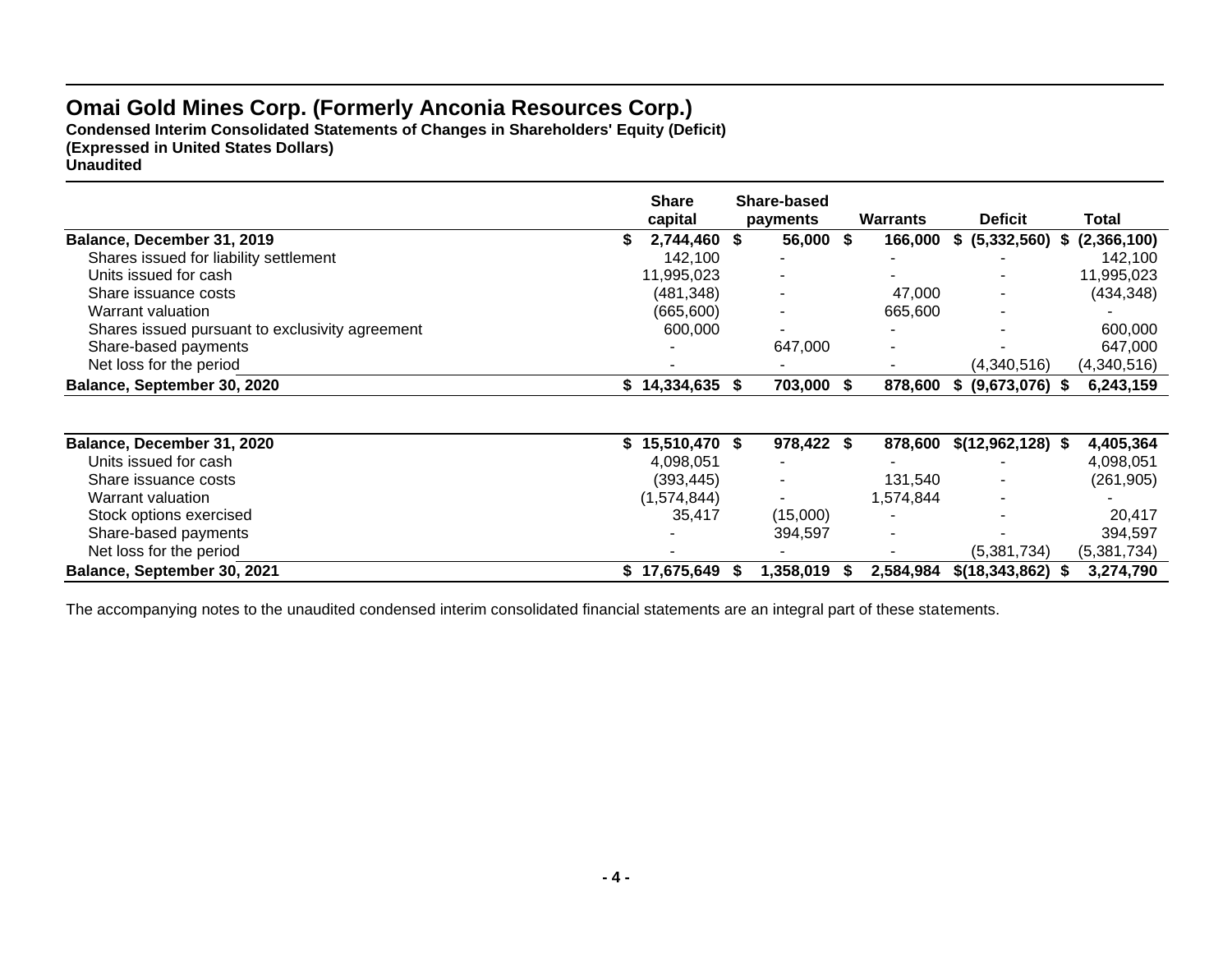#### **1. Nature of operations and going concern**

Omai Gold Mines Corp. (formerly Anconia Resources Corp.) ("Omai" or the "Company") was incorporated under the Business Corporations Act (Ontario) on March 22, 1962 and its activities were directed toward locating exploration and evaluation assets. The primary office of the Company is located at 82 Richmond Street East, Toronto, Ontario, M5C 1P1, Canada.

On October 1, 2020, the Company completed a reverse takeover transaction ("RTO") with Avalon Investment Holdings Limited. ("Avalon"), a private Barbados corporation, wherein the Company acquired 100% of the issued and outstanding common shares of Avalon on a one-for-one share basis. While the Company is the legal acquirer, as a result of the former Avalon shareholders holding a majority interest in the Company post-RTO, the accounting acquirer is Avalon and these consolidated financial statements are presented with Avalon as the continuing entity. Concurrent with the RTO, the Company changed its name to Omai Gold Mines Corp. and began trading on the TSX Venture Exchange under the symbol "OMG".

Avalon was incorporated under the Companies Act in Barbados on February 22, 2018 and holds a 100% interest in Avalon Gold Exploration Inc. ("AGE"), a company registered in Guyana. AGE holds a prospecting license to perform mineral exploration in Guyana.

These unaudited condensed interim consolidated financial statements have been prepared using International Financial Reporting Standards ("IFRS") applicable to a going concern, which contemplates the realization of assets and the settlement of liabilities in the normal course of business for the foreseeable future as they come due. The financial statements do not reflect adjustments to the carrying amounts of assets and liabilities, the reported revenues and expenses and the statement of financial position classification used that would be necessary if the going concern assumption were not appropriate. Such adjustments could be material. To date, the Company has not earned revenue and has an accumulated deficit of \$18,343,862 as at September 30, 2021 (December 31, 2020 - \$12,962,128). As at September 30, 2021, the Company had cash and cash equivalents of \$2,443,726 (December 31, 2020 - \$3,605,289) and negative working capital of \$752,951 (December 31, 2020 - working capital of \$490,142) and has significant liabilities due in 2021. The Company has historically relied on financings to fund its operations and repay its liabilities; while the Company has been successful in the past, there can be no assurance that it will be able to raise sufficient funds in the future. These conditions and events raise substantial doubt about the Company's ability to continue as a going concern. Management is actively pursuing financing and alternative funding options and is minimizing discretionary expenditures where prudent.

In March 2020, the COVID-19 outbreak was declared a global pandemic by the World Health Organization. The situation is dynamic and the ultimate duration and magnitude of the impact on the economy, capital markets and the Company's financial position cannot be reasonably estimated at this time. The Company is monitoring developments and will adapt its business plans accordingly. The actual and threatened spread of COVID-19 globally could adversely impact the Company's ability to carry out its plans and raise capital.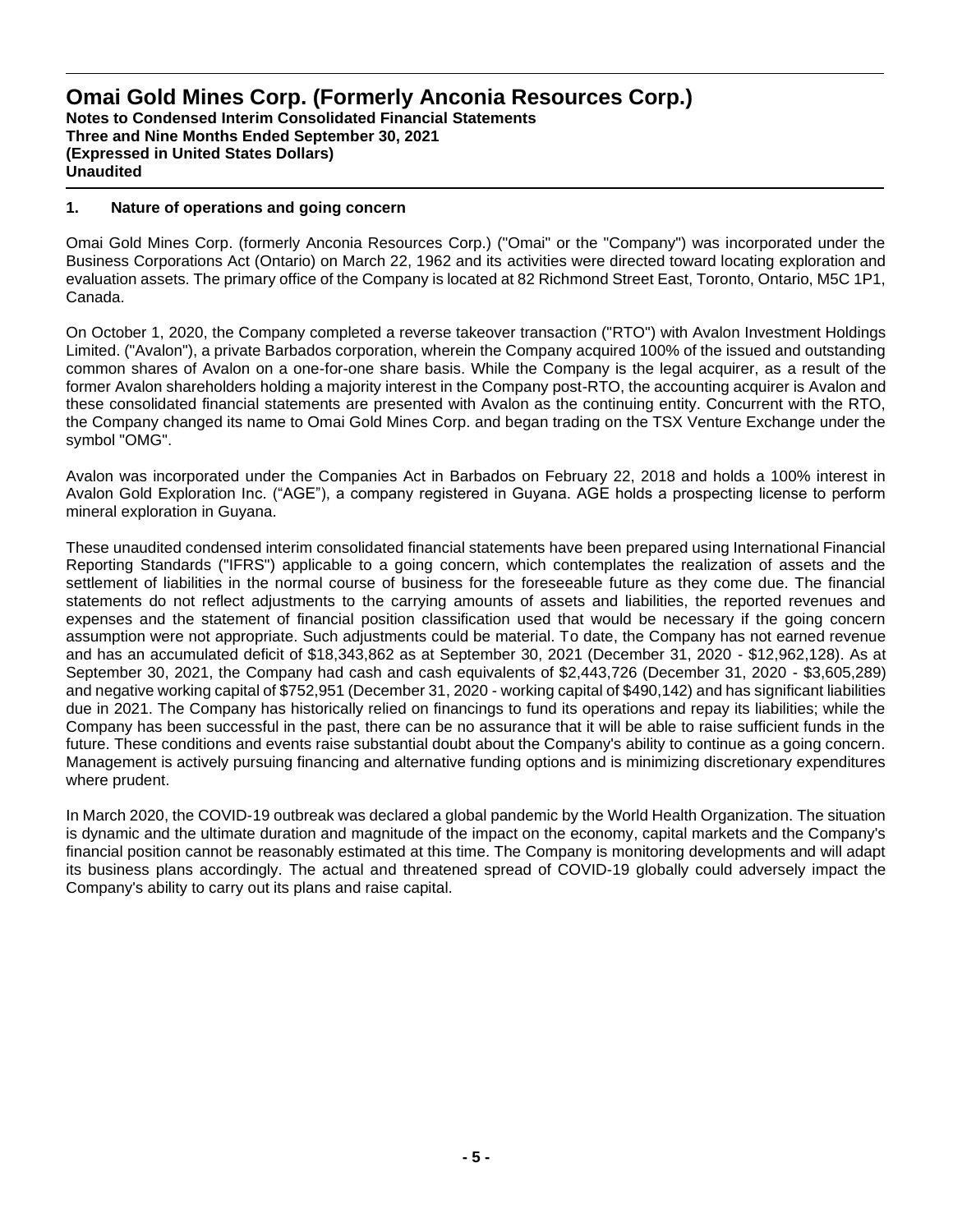#### **2. Significant accounting policies**

#### *Statement of compliance*

The Company applies International Financial Reporting Standards ("IFRS") as issued by the International Accounting Standards Board ("IASB") and interpretations issued by the International Financial Reporting Interpretations Committee ("IFRIC"). These unaudited condensed interim consolidated financial statements have been prepared in accordance with International Accounting Standard 34, Interim Financial Reporting. Accordingly, they do not include all of the information required for full annual financial statements required by IFRS as issued by IASB and interpretations issued by IFRIC.

The policies applied in these unaudited condensed interim consolidated financial statements are based on IFRSs issued and outstanding as of November 28, 2021, the date the Board of Directors approved the statements. The same accounting policies and methods of computation are followed in these unaudited condensed interim consolidated financial statements as compared with the most recent annual financial statements as at and for the year ended December 31, 2020. Any subsequent changes to IFRS that are given effect in the Company's annual financial statements for the year ending December 31, 2021 could result in restatement of these unaudited condensed interim consolidated financial statements.

#### *Change in functional currency*

Omai Gold Mines Corp. (parent) changed its functional currency from United States dollars to Canadian dollars as at June 28, 2021. The change in functional currency from United States dollars to Canadian dollars is accounted for prospectively from June 28, 2021. This change was made as a result of the financing completed in June 2021, causing the Company's primary source of funding to be in Canadian dollars and making the Canadian dollar the currency of the economic environment in which the entity primarily generates cash.

#### *New accounting standards issued but not effective*

There were no new accounting standards issued during the period that are significant to the Company.

#### **3. Significant accounting judgments and estimates**

The preparation of these unaudited condensed interim consolidated financial statements requires management to make certain estimates, judgments and assumptions that affect the reported amounts of assets and liabilities at the date of the financial statements and reported amounts of expenses during the reporting period. Actual outcomes could differ from these estimates. These unaudited condensed interim consolidated financial statements include estimates which, by their nature, are uncertain. The impacts of such estimates are pervasive throughout the consolidated financial statements, and may require accounting adjustments based on future occurrences. Revisions to accounting estimates are recognized in the period in which the estimate is revised and future periods if the revision affects both current and future periods. These estimates are based on historical experience, current and future economic conditions and other factors, including expectations of future events that are believed to be reasonable under the circumstances.

There have been no changes in the significant judgments and estimates used during the nine months ended September 30, 2021 as compared to those used to prepare the Company's consolidated financial statements as at and for the year ended December 31, 2020.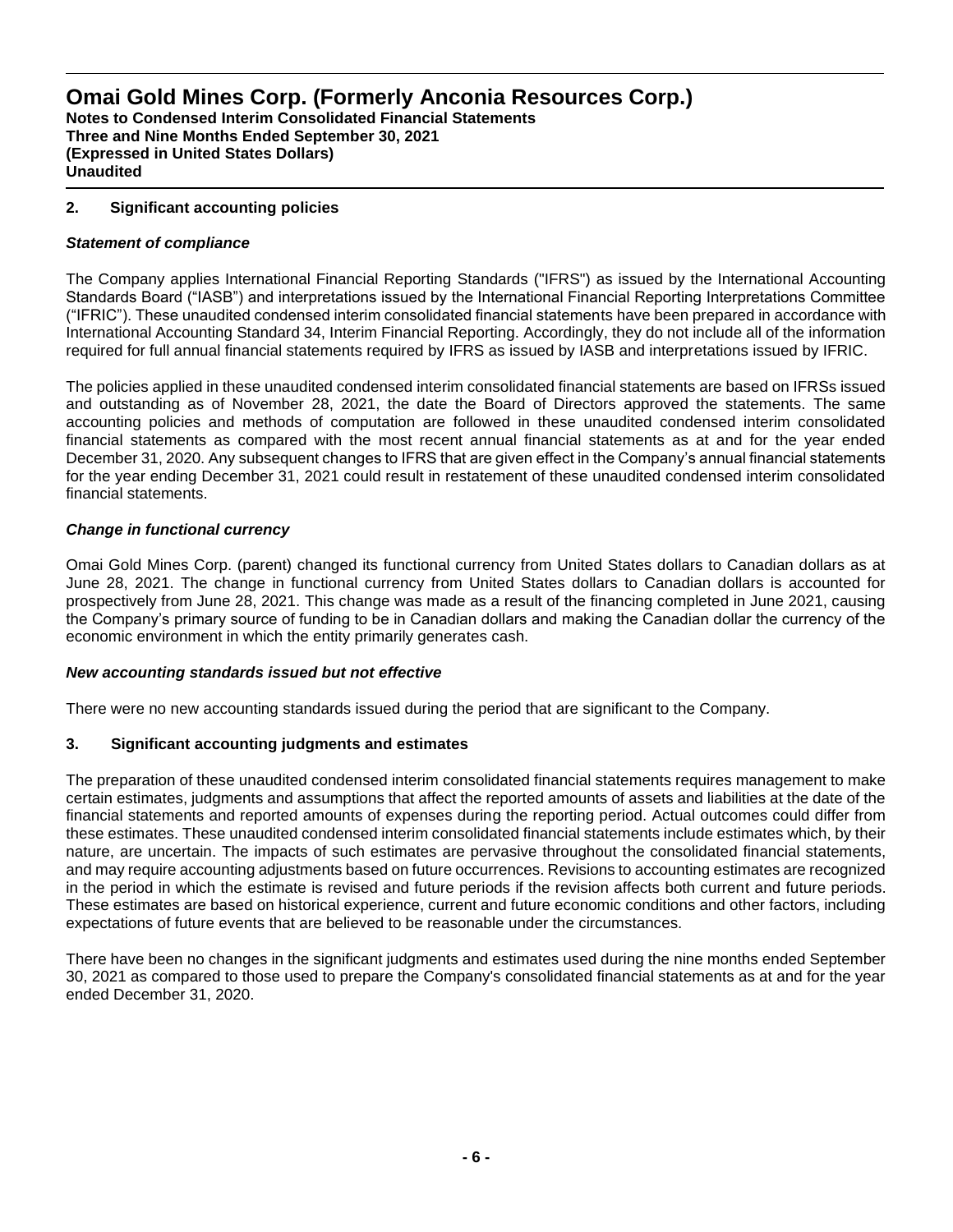**Notes to Condensed Interim Consolidated Financial Statements Three and Nine Months Ended September 30, 2021 (Expressed in United States Dollars) Unaudited**

#### **4. Accounts receivable and prepayments**

|                                                            |  | September 30,<br>2021 | December 31,<br>2020    |
|------------------------------------------------------------|--|-----------------------|-------------------------|
| Sales tax recoverable and other receivables<br>Prepayments |  | 33,389<br>341.574     | \$<br>22.251<br>196.208 |
|                                                            |  | 374.963               | \$<br>218,459           |

There was no provision provided for expected losses as at September 30, 2021 and December 31, 2020.

#### **5. Equipment**

|   |                                 | <b>Vehicle</b> |                  | <b>Total</b>           |
|---|---------------------------------|----------------|------------------|------------------------|
|   | \$.                             |                |                  | ٠<br>20,000            |
| - |                                 |                |                  | 20,000                 |
|   |                                 |                |                  | 129.380<br>149,380     |
|   | <b>Equipment</b><br>۰<br>73.466 | 73.466 \$      | 20,000<br>55.914 | 20,000 \$<br>75,914 \$ |

| <b>Accumulated Depreciation</b> | <b>Equipment</b>         |  |           | Total  |  |
|---------------------------------|--------------------------|--|-----------|--------|--|
| Balance, December 31, 2019      |                          |  |           | ٠      |  |
| Depreciation for the year       | $\overline{\phantom{a}}$ |  | 1.500     | 1,500  |  |
| Balance, December 31, 2020      | ۰                        |  | 1.500     | 1.500  |  |
| Depreciation for the period     | 10.097                   |  | 12.550    | 22.647 |  |
| Balance, September 30, 2021     | 10.097                   |  | 14,050 \$ | 24.147 |  |

| <b>Carrying Value</b>               | Equipment |           |  | Vehicle   | Total   |  |
|-------------------------------------|-----------|-----------|--|-----------|---------|--|
| Balance, December 31, 2019 and 2020 |           |           |  | 18.500 \$ | 18.500  |  |
| Balance, September 30, 2021         |           | 63.369 \$ |  | 61.864 \$ | 125,233 |  |

#### **6. Loan payable**

As a part of the RTO, the Company assumed a loan payable in the amount of \$31,404 (C\$41,890), which included C\$25,000 of principal amount and C\$16,890 of accrued interest. The loan bore an annual interest rate of 15%. During the nine months ended September 30, 2021, the Company fully repaid the loan, which included accrued interest of \$15,593 (C\$19,325).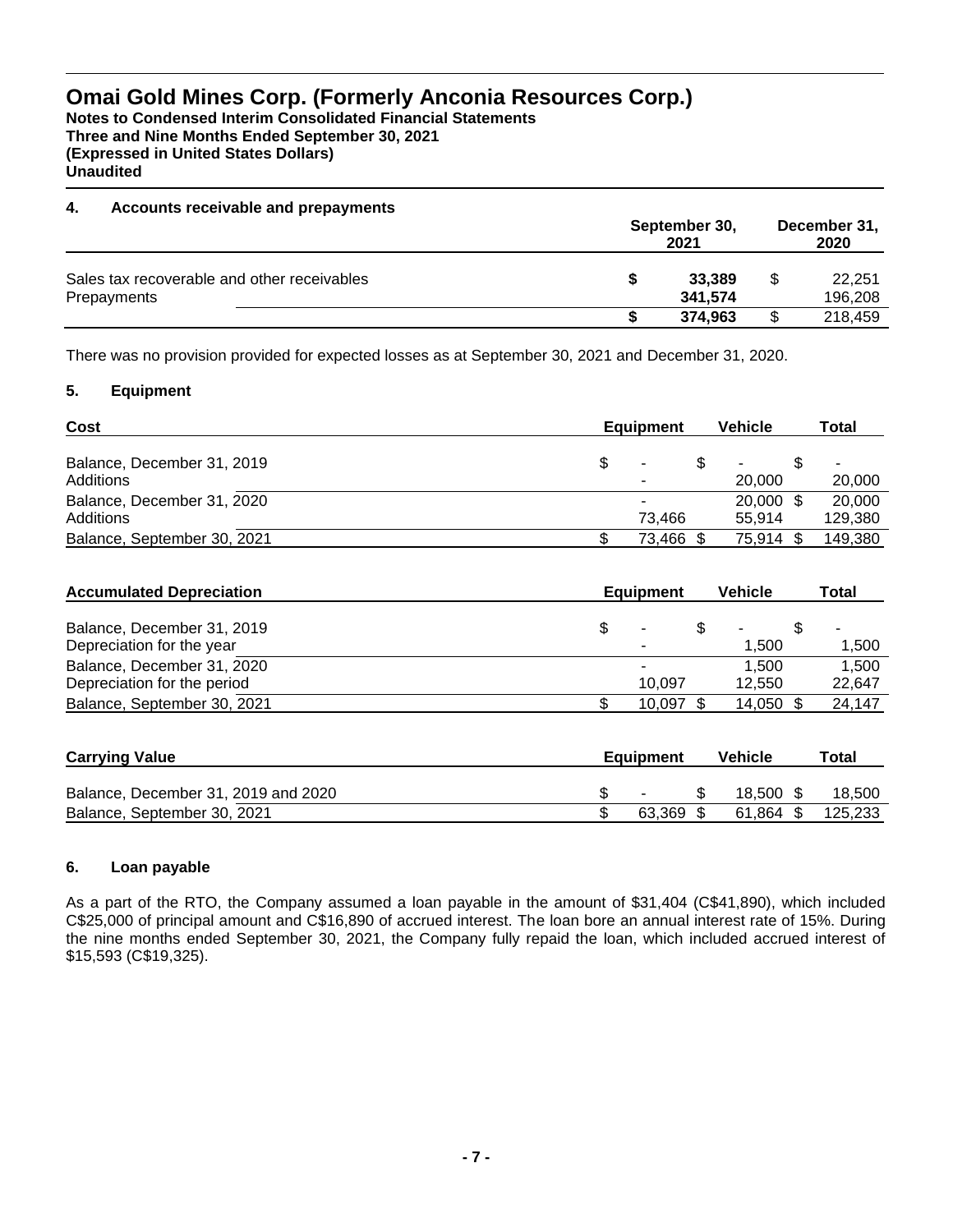**Notes to Condensed Interim Consolidated Financial Statements Three and Nine Months Ended September 30, 2021 (Expressed in United States Dollars) Unaudited**

#### **7. Long term liability**

The long-term liability is a principal amount of \$2,000,000 owing in respect of a services supply agreement entered into in March 15, 2017, and amended July 1, 2018. The liability is non-interest bearing but accretes interest at an effective interest rate of 12%. The principal amount is payable on December 31, 2021.

During the year ended December 31, 2020, the Company made early repayment totaling \$500,000 of the principal amount. As at September 30, 2021, the principal amount outstanding is \$550,000 (December 31, 2020 - \$550,000).

Accretion expense for the three and nine months ended September 30, 2021 was \$15,826 and \$46,094, respectively (three and nine months ended September 30, 2020 - \$18,002 and \$68,733, respectively).

#### **8. Share capital**

#### (a) Authorized share capital

The authorized share capital consisted of an unlimited number of common shares. The common shares do not have a par value. All issued shares are fully paid.

#### (b) Common shares issued

|                                                 | Number of<br>common              |
|-------------------------------------------------|----------------------------------|
|                                                 | shares<br>Amount                 |
| Balance, December 31, 2019                      | 77,498,570 \$<br>2,744,460       |
| Shares issued for cash (i)(ii)(iii)             | 104,950,229<br>11,995,023        |
| Share issuance cost (ii)                        | (481, 348)                       |
| Shares issued for liability settlement (ii)     | 1,421,000<br>142,100             |
| Warrants valuation (ii)                         | (665, 600)                       |
| Shares issued pursuant to exclusivity agreement | 6,000,000<br>600,000             |
| Balance, September 30, 2020                     | 189,869,799 \$<br>14,334,635     |
|                                                 |                                  |
| Balance, December 31, 2020                      | 197,708,701 \$<br>15,510,470     |
| Units issued for cash (iv)                      | 29,411,757<br>4,098,051          |
| Share issuance costs (iv)                       | (393,445)                        |
| Warrant valuation (iv)                          | (1,574,844)                      |
| Stock options exercised                         | 204,169<br>35,417                |
| Balance, September 30, 2021                     | 227,324,627<br>\$.<br>17,675,649 |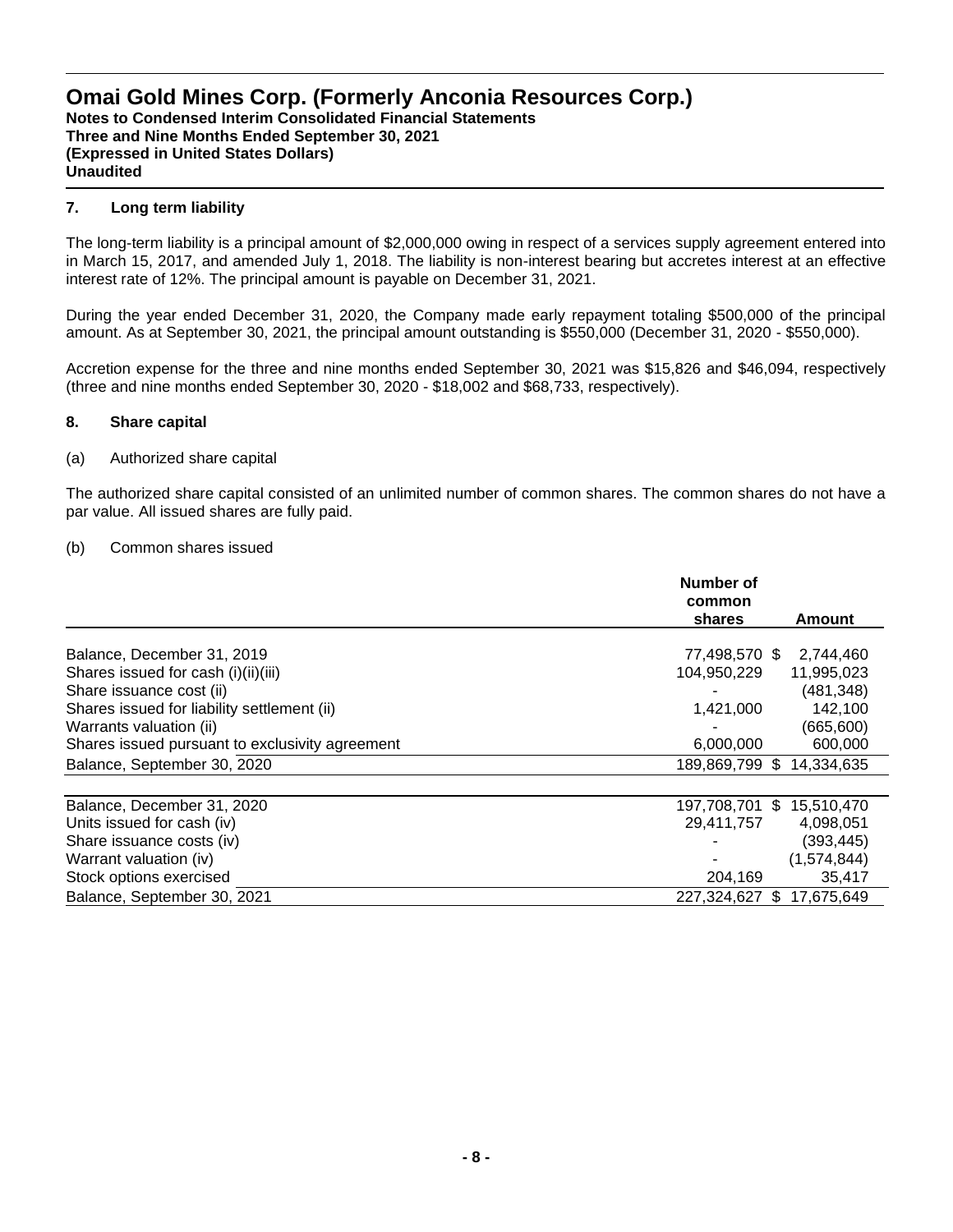#### **8. Share capital (continued)**

- (b) Common shares issued (continued)
- (i) On January 10, 2020, the Company entered into an investment agreement (the "Sandstorm Investment Agreement") with Sandstorm Gold Ltd. ("Sandstorm"), whereby Sandstorm agreed to subscribe for 20,000,000 common shares of the Company at a price of \$0.10 per common share and the Company would grant Sandstorm a 1% net smelter returns royalty (the "Royalty") with respect to the sale of all economic marketable material on the Omai Gold Project. As a result, the Company issued 20,000,000 common shares for gross proceeds of \$2,000,000. As of January 10, 2020, there is no estimated timeline as to when the Royalty will be paid, or if the Company is to pay any royalty distributions at all. Due to these uncertainties, management considered the Royalty to have nominal value.
- (ii) During January July 2020, the Company completed non-brokered private placements and issued an aggregate of 54,950,229 units at \$0.10 per unit for aggregate gross proceeds of \$5,495,023. Each unit was comprised of one common share and one-half common share purchase warrant. Each common share purchase warrant entitles the holder to purchase one common share at an exercise price of \$0.35 and expires two years from the date of closing. As part of the financing, the Company paid certain eligible finders a cash payment of \$434,848, issued 1,984,466 broker warrants exercisable for common shares at an exercise price of \$0.35 and expiring two years from the date of closing.

The Company also issued an aggregate of 1,421,000 units to settle \$142,100 of liabilities owed by the Company.

The 28,135,614 warrants and 1,984,466 broker warrants issued were assigned values of \$665,600 and \$47,000, respectively, as estimated by using the Black-Scholes valuation model with the following assumptions: exercise price of \$0.35, share price of \$0.10, expected dividend yield of 0%, expected volatility of 100%, risk-free rate of return ranging from 0.29% to 1.65%, and an expected life of 2 years.

- (iii) On July 23, 2020, the Company issued 30,000,000 shares at \$0.15 per share for gross proceeds of \$4,500,000.
- (iv) On June 28, 2021, the Company completed a non-brokered private placement and issued 29,411,757 units at C\$0.17 per unit for aggregate gross proceeds of \$4,098,051 (C\$4,999,999). Each unit was comprised of one common share and one-half common share purchase warrant. Each common share purchase warrant entitles the holder to purchase one common share at an exercise price of C\$0.23 and expires three years from the date of closing. As a part of the financing, the Company incurred cash share issue costs totaling \$261,905 and issued 1,182,752 broker warrants exercisable for common shares at an exercise price of C\$0.17 and expiring three years from the date of closing.

The 14,705,879 warrants and 1,182,752 broker warrants issued were assigned values of \$1,574,844 and \$131,540, respectively, as estimated by using the Black-Scholes valuation model with the following assumptions: share price of C\$0.17, expected dividend yield of 0%, expected volatility of 151%, risk-free rate of return of 0.63%, and an expected life of 3 years.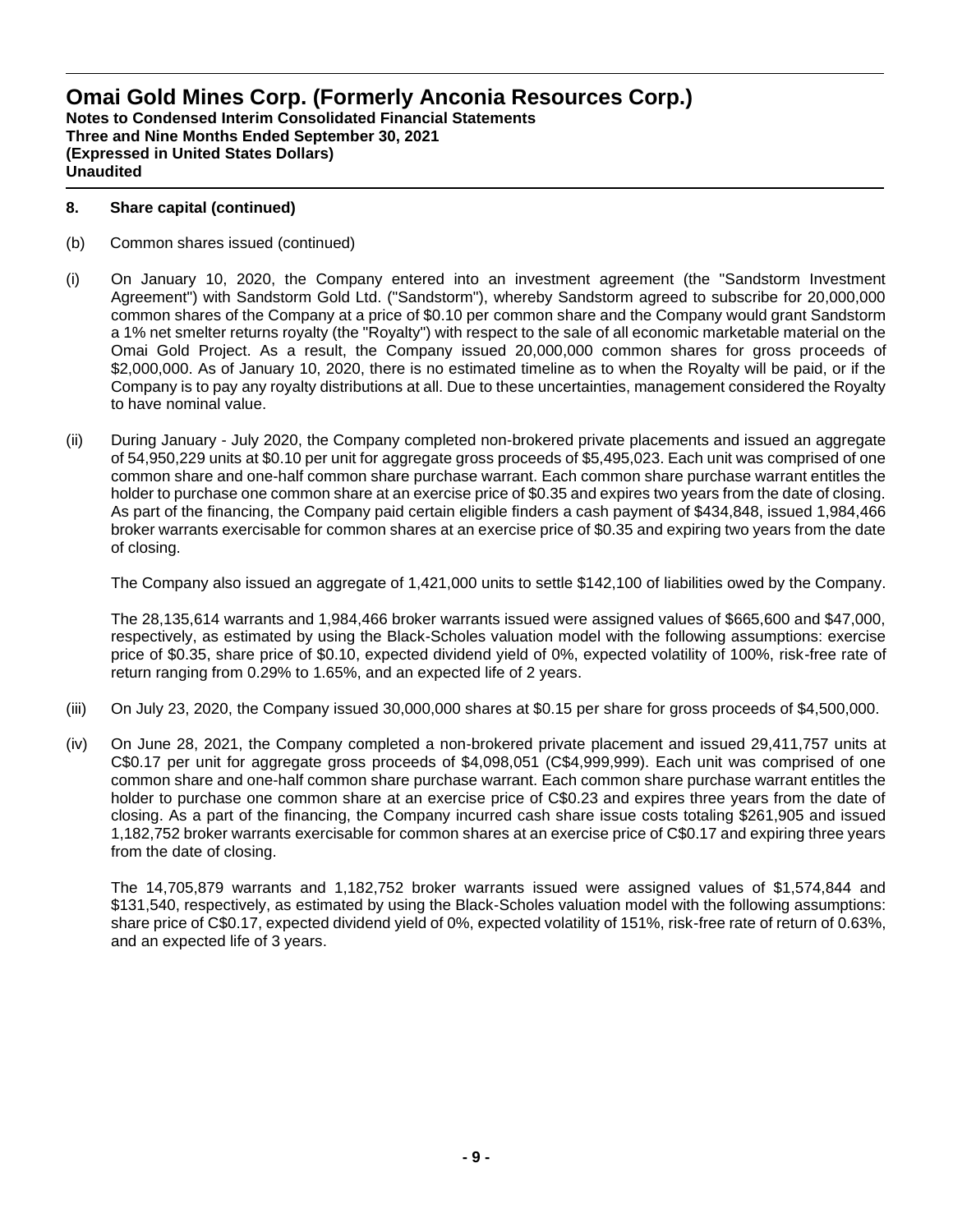**Notes to Condensed Interim Consolidated Financial Statements Three and Nine Months Ended September 30, 2021 (Expressed in United States Dollars) Unaudited**

#### **9. Stock options**

|                                                                               | Number of<br>stock options                           | Weighted<br>average<br>exercise price |
|-------------------------------------------------------------------------------|------------------------------------------------------|---------------------------------------|
| Balance, December 31, 2019<br>Granted (i)(ii)(iii)                            | 1,050,008<br>7,691,668                               | \$<br>0.10<br>0.10                    |
| Balance, September 30, 2020                                                   | 8,741,676                                            | \$<br>0.10                            |
| Balance, December 31, 2020<br>Granted $(iv)(v)(vi)$<br>Forfeited<br>Exercised | 14,716,676<br>3,800,000<br>(1,641,668)<br>(204, 169) | \$<br>0.13<br>0.13<br>0.16<br>0.10    |
| Balance, September 30, 2021                                                   | 16,670,839                                           | \$<br>0.12                            |

(i) On March 12, 2020, the Company issued 5,500,000 stock options to certain consultants of the Company with an exercise price of \$0.10 and expiring five years from the date of issuance. The stock options vested immediately. The options granted were assigned values of \$407,000 as estimated by using the Black-Scholes valuation model with the following assumptions: exercise price of \$0.10, share price of \$0.10, expected dividend yield of 0%, expected volatility of 100%, risk-free rate of return of 0.52%, and an expected life of 5 years.

(ii) On April 29, 2020, the Company issued 204,169 stock options to a consultant of the Company with an exercise price of \$0.10 and expiring five years from the date of issuance. The stock options vested immediately. The options granted were assigned values of \$15,000 as estimated by using the Black-Scholes valuation model with the following assumptions: exercise price of \$0.10, share price of \$0.10, expected dividend yield of 0%, expected volatility of 100%, risk-free rate of return of 0.41%, and an expected life of 5 years.

(iii) On June 1, 2020, the Company issued 1,987,499 stock options to certain consultants of the Company with an exercise price of \$0.10 and expiring five years from the date of issuance. The stock options vested immediately. The options granted were assigned values of \$147,000 as estimated by using the Black-Scholes valuation model with the following assumptions: exercise price of \$0.10, share price of \$0.10, expected dividend yield of 0%, expected volatility of 100%, risk-free rate of return of 0.39%, and an expected life of 5 years.

(iv) On December 3, 2020, the Company issued 5,975,000 stock options to employees, consultants and board members of the Company with an exercise price of C\$0.21 and expiring five years from the date of issuance. The options vest 1/3 on each of December 3, 2020, December 31, 2021 and December 3, 2022. The options granted were assigned values of \$741,000 as estimated by using the Black-Scholes valuation model with the following assumptions: exercise price of C\$0.21, share price of C\$0.22, expected dividend yield of 0%, expected volatility of 100%, risk-free rate of return of 0.46%, and an expected life of 5 years.

(v) On March 18, 2021, the Company issued 1,150,000 stock options to consultants and board members of the Company with an exercise price of C\$0.19 and expiring five years from the date of issuance. The options vest 1/3 on each of March 18, 2021, March 18, 2022 and March 18, 2023. The options granted were assigned values of \$130,000 as estimated by using the Black-Scholes valuation model with the following assumptions: exercise price of C\$0.19, share price of C\$0.19, expected dividend yield of 0%, expected volatility of 100%, risk-free rate of return of 1.01%, and an expected life of 5 years. During the three and nine months ended September 30, 2021, the Company expensed share-based payments of \$1,208 and \$63,062, respectively (three and nine months ended September 30, 2020 - \$nil) due to vesting of the options.

(vi) On July 20, 2021, the Company issued 1,000,000 stock options to an officer of the Company with an exercise price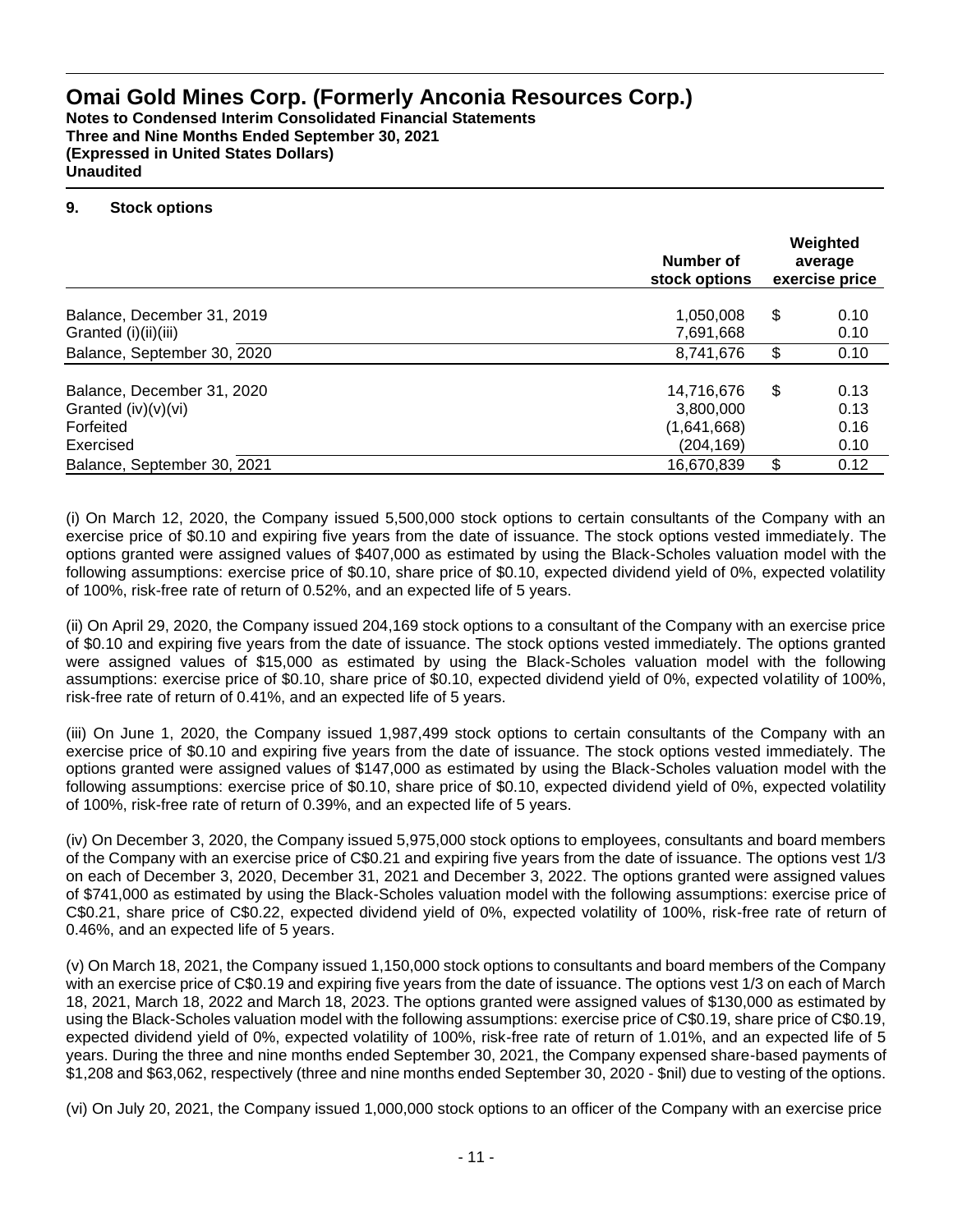#### **9. Stock options (continued)**

of C\$0.14 and expiring five years from the date of issuance. The options vest 1/2 on each of July 20, 2021, and July 30, 2022. The options granted were assigned values of \$130,000 as estimated by using the Black-Scholes valuation model with the following assumptions: exercise price of C\$0.14, share price of C\$0.14, expected dividend yield of 0%, expected volatility of 100%, risk-free rate of return of 1.00%, and an expected life of 5 years. During the three and nine months ended September 30, 2021, the Company expensed share-based payments of \$67,792 and \$67,792, respectively (three and nine months ended September 30, 2020 - \$nil) due to vesting of the options.

(vii) On September 3, 2021, the Company issued 1,650,000 stock options to consultants and an officer of the Company with an exercise price of C\$0.13 and expiring five years from the date of issuance. The options vest 1/3 on each of September 3, 2021, September 3, 2022 and September 3, 2023. The options granted were assigned values of \$130,000 as estimated by using the Black-Scholes valuation model with the following assumptions: exercise price of C\$0.19, share price of C\$0.19, expected dividend yield of 0%, expected volatility of 100%, risk-free rate of return of 0.78%, and an expected life of 5 years. During the three and nine months ended September 30, 2021, the Company expensed share-based payments of \$47,142 and \$47,142, respectively (three and nine months ended September 30, 2020 - \$nil) due to vesting of the options.

| <b>Expiry date</b> | <b>Exercise</b><br>price(\$) | <b>Weighted average</b><br>remaining<br>contractual<br>life (years) | Number of<br>options<br>outstanding | Number of<br>options<br>vested<br>(exercisable) |  |
|--------------------|------------------------------|---------------------------------------------------------------------|-------------------------------------|-------------------------------------------------|--|
| April 29, 2025     | 0.10                         | 3.58                                                                | 950,008                             | 950,008                                         |  |
| April 29, 2025     | 0.10                         | 3.58                                                                | 50,000                              | 50,000                                          |  |
| March 12, 2025     | 0.10                         | 3.45                                                                | 5,425,000                           | 5,425,000                                       |  |
| June 1, 2025       | 0.10                         | 3.67                                                                | 1,987,499                           | 1,987,499                                       |  |
| December 31, 2025  | 0.16                         | 4.18                                                                | 4.791.665                           | 4.791.665                                       |  |
| March 18, 2026     | 0.15                         | 4.47                                                                | 816.667                             | 383,333                                         |  |
| March 19, 2026     | 0.15                         | 4.47                                                                | 1,000,000                           | 333,333                                         |  |
| September 3, 2026  | 0.10                         | 4.93                                                                | 1,650,000                           | 550,000                                         |  |
|                    | 0.12                         | 4.09                                                                | 16,670,839                          | 14.470.838                                      |  |

The following table reflects the stock options issued and outstanding as of September 30, 2021:

#### **10. Warrants**

|                                                   | Number of<br>warrants | Weighted<br>average<br>exercise price |
|---------------------------------------------------|-----------------------|---------------------------------------|
| Balance, December 31, 2019                        | 6,807,685             | \$<br>0.35                            |
| Issued (note 8)                                   | 30,120,080            | 0.35                                  |
| Balance, September 30, 2020 and December 31, 2020 | 36,927,765            | 0.35                                  |
| Issued (note 8)                                   | 15,888,631            | 0.18                                  |
| Balance, September 30, 2021                       | 52,816,396            | 0.30                                  |

During the year ended December 31, 2020, the expiry dates of all issued and outstanding warrants prior to December 31, 2021 were extended to July 3, 2022.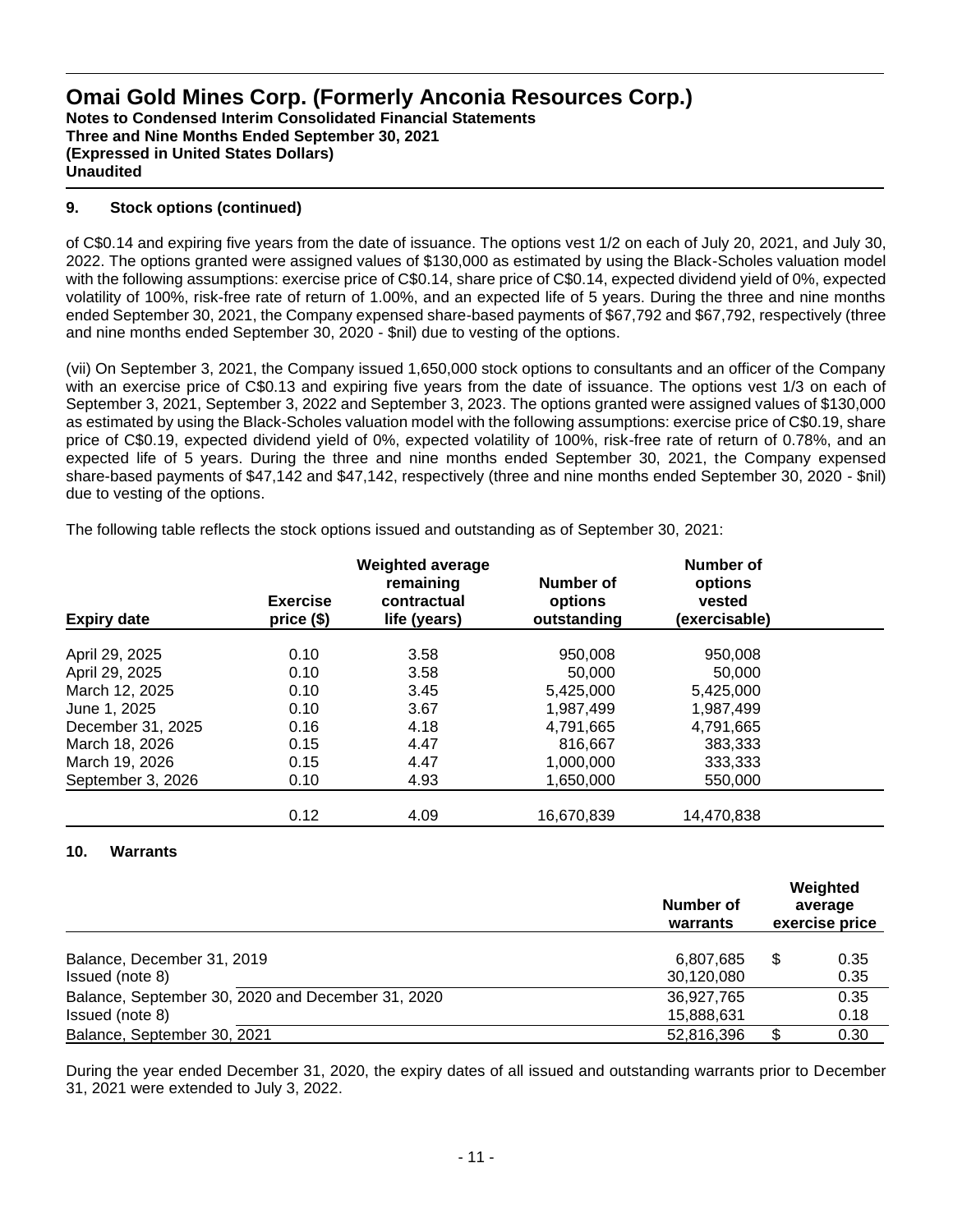**Notes to Condensed Interim Consolidated Financial Statements Three and Nine Months Ended September 30, 2021 (Expressed in United States Dollars) Unaudited**

#### **11. Mineral properties**

|                                                 | Omai<br><b>Mines</b> | Kaburi<br>South | Grenfell | Total                |
|-------------------------------------------------|----------------------|-----------------|----------|----------------------|
| Balance, December 31, 2019<br>Acquisition costs | 3.259.624 \$<br>-    | 110.000         | 527.098  | 3,369,624<br>527,098 |
| Balance, December 31, 2020                      | 3,259,624            | 110.000         | 527,098  | 3,896,722            |
| Acquisition costs                               |                      | 4.973           | 813      | 5,786                |
| Balance, September 30, 2021                     | 3.259.624            | 114.973         | 527.911  | 3.902.508            |

#### **Omai Mines**

The Company, through AGE, holds a 100% interest in a prospecting license (the "Prospecting License") in the Potaro Mining District in Guyana, which covers 4,590 acres of licensed area, including the site of the past producing Omai Gold Mine, and provides for an exclusive right of occupation and exploration for gold, precious minerals and precious stones and to use certain existing infrastructure at the Omai Gold Mine for any future mining operations, subject to entering into specific lease agreements therefor.

The Guyana Geology & Mines Commission ("GGMC") granted the Prospecting License to AGE on April 26, 2019. It expires on April 25, 2022 and may be renewed for a further 2 year period. In consideration for being granted the license, AGE agreed to pay the GGMC \$1,000,000 during the first year (paid in 2020, included in trade and other payables as at December 31, 2019), \$1,000,000 during the second year (paid during 2020) and \$2,000,000 on October 1, 2020 in addition to an annual rental fees of approximately \$5,000. The amounts have been recorded as a licensing payable and are non-interest bearing and are being accreted to their principal amounts at an effective interest rate of 12%. The Company granted Sandstorm a 1% net smelter returns royalty with respect to the sale of all economic marketable material on the Omai Gold Project.

In April 2020, the payment date for the \$2,000,000 originally due on October 1, 2020 was extended to October 1, 2021. As a result, the Company recorded a gain on modification of license payable of \$212,907. On August 27, 2021, the payment date for \$1,000,000 of the amount due October 1, 2021 was extended to January 31, 2022. The \$1,000,000 October 1, 2021 payment was made subsequent to September 30, 2021.

|                             | Amount      |
|-----------------------------|-------------|
| Balance, December 31, 2019  | \$3,612,794 |
| Payment                     | (2,000,000) |
| Accretion expense           | 266,829     |
| Gain on modification        | (51, 287)   |
| Balance, December 31, 2020  | \$1,828,336 |
| Accretion expense           | 171,664     |
| Balance, September 30, 2021 | \$2,000,000 |

#### **Kaburi South**

On December 24, 2018, Avalon entered into an option deed and prospecting agreement (the "Option Agreement") with certain vendors for five (5) prospecting permits owned by the vendors in the Mazruni Mining District No. 3, Guyana. The option period expires on December 23, 2028. Avalon issued an aggregate of 600,000 common shares to the vendors (valued at \$60,000) and paid a further \$50,000 on execution of the Option Agreement. Avalon has the sole right to explore and prospect on the five prospecting permits. Avalon may exercise its rights to acquire one or more of the five prospecting permits at any time during the option period by paying the consideration of \$1.00 per prospecting permit.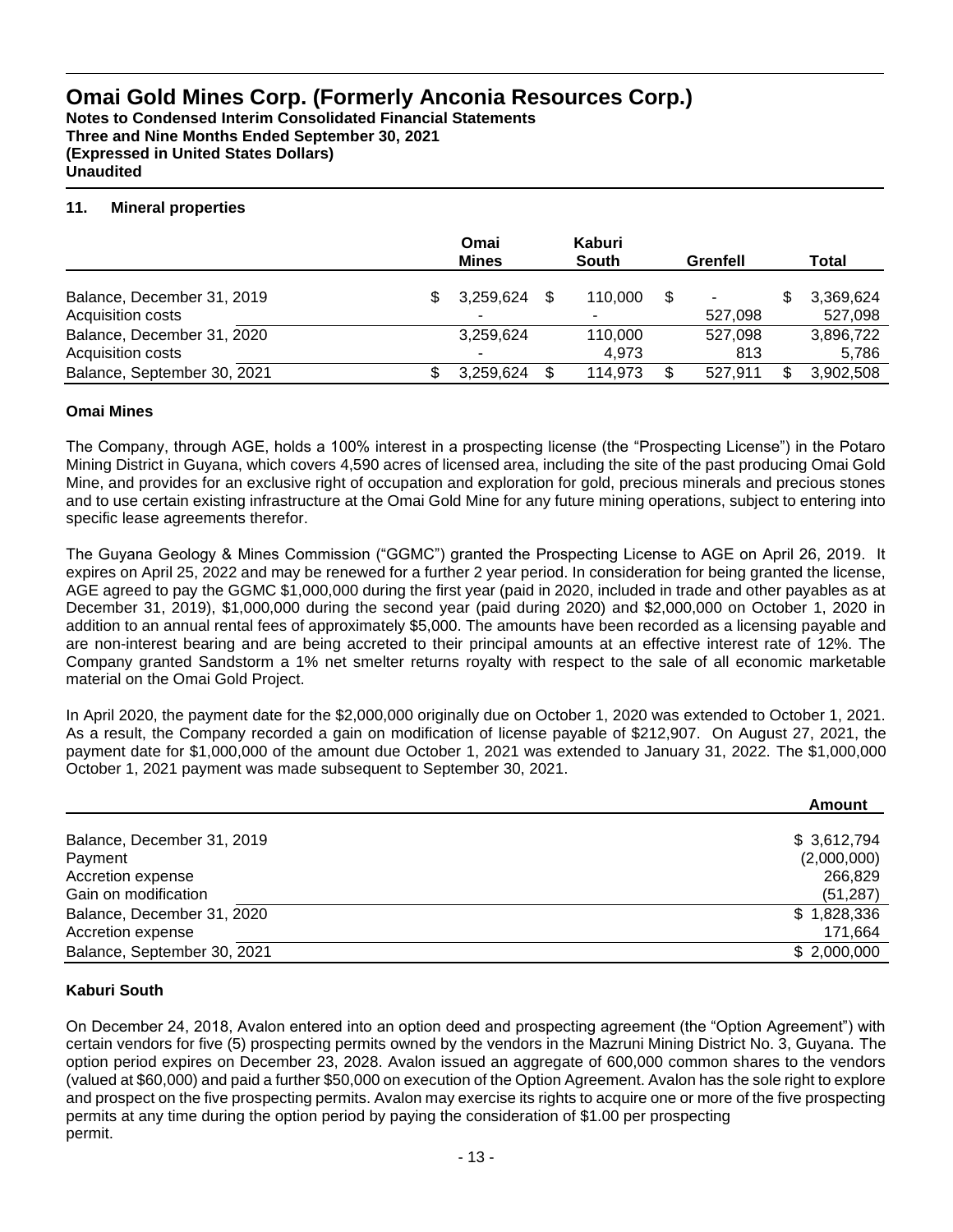#### **11. Mineral properties (continued)**

#### **Grenfell Property**

The Company has a 100% ownership interest in the Grenfell Gold property in Kirkland Lake, Ontario that was acquired as a part of the RTO.

#### **12. Administrative expenses**

|                             | <b>Three Months</b><br><b>Ended</b><br>2021 | <b>Three Months</b><br><b>Ended</b><br>September 30, September 30, September 30, September 30,<br>2020 | <b>Nine Months</b><br><b>Ended</b><br>2021 | <b>Nine Months</b><br><b>Ended</b><br>2020 |
|-----------------------------|---------------------------------------------|--------------------------------------------------------------------------------------------------------|--------------------------------------------|--------------------------------------------|
| Share-based payments        | \$<br>149.017 \$                            |                                                                                                        | \$<br>394.597 \$                           | 647,000                                    |
| Management fees             | 266,890                                     | 90,000                                                                                                 | 895,385                                    | 214,000                                    |
| Legal and professional fees | 72,248                                      | 63,678                                                                                                 | 354,810                                    | 196,748                                    |
| Consultancy fees            |                                             | 30,000                                                                                                 |                                            | 90.099                                     |
| General expenses            | 6,038                                       | 65,555                                                                                                 | 79,523                                     | 124,660                                    |
| Travel                      | 12,305                                      | 7,000                                                                                                  | 14,673                                     | 27,402                                     |
| Advertising                 | 1,144                                       | 28,886                                                                                                 | 32,972                                     | 47,415                                     |
| Investor relations          | 33,443                                      |                                                                                                        | 51,244                                     | 14,690                                     |
| Meals and entertainment     |                                             |                                                                                                        | 1,407                                      | 3,281                                      |
| Exchange (gain) loss        | 59,050                                      | 1,020                                                                                                  | 98,885                                     | 3,093                                      |
| Reporting issuer costs      | 25,377                                      |                                                                                                        | 99,219                                     |                                            |
| Insurance                   | 6,061                                       |                                                                                                        | 18,906                                     |                                            |
|                             | \$<br>631,573                               | 286,139<br>S                                                                                           | 2,041,621<br>S                             | 1,368,388<br>\$                            |

#### **13. Finance costs**

|                                                                                | <b>Three Months</b><br><b>Ended</b><br>2021 |                           | <b>Three Months</b><br><b>Ended</b><br>September 30, September 30, September 30, September 30,<br>2020 |                 | <b>Nine Months</b><br>Ended<br>2021 |                     | <b>Nine Months</b><br><b>Ended</b><br>2020 |                  |
|--------------------------------------------------------------------------------|---------------------------------------------|---------------------------|--------------------------------------------------------------------------------------------------------|-----------------|-------------------------------------|---------------------|--------------------------------------------|------------------|
| Accretion (notes 7 and 11)<br>Interest, banking fees and other financing costs |                                             | <b>75.404 \$</b><br>1.819 |                                                                                                        | 70.843 \$<br>37 |                                     | 217,758 \$<br>6.910 |                                            | 281,101<br>3,989 |
|                                                                                |                                             | $77,223$ \$               |                                                                                                        | 70,880          |                                     | 224,668             |                                            | 285,090          |

#### **14. Net loss per share**

The calculation of basic and diluted loss per share for the three and nine months ended September 30, 2021 was based on the loss attributable to common shareholders of \$1,990,813 and \$5,381,734, respectively (three and nine months ended September 30, 2020 - \$1,909,591 and \$4,340,516, respectively) and the weighted average number of common shares outstanding of 227,122,653 and 207,906,953, respectively (three and nine months ended September 30, 2020 - 182,298,712 and 135,827,564, respectively). Diluted loss per share did not include the effect of stock options and warrants as they are anti-dilutive.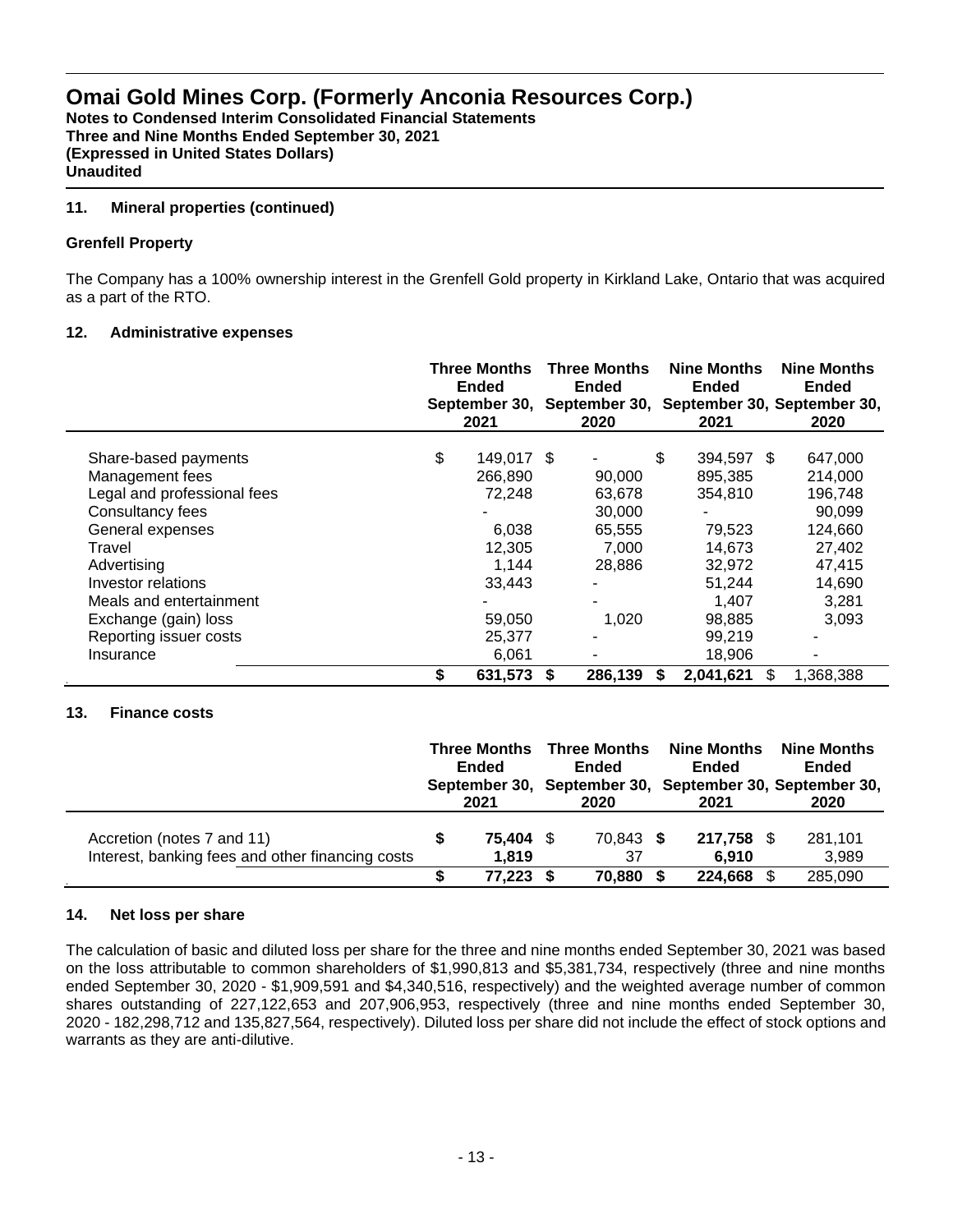**Notes to Condensed Interim Consolidated Financial Statements Three and Nine Months Ended September 30, 2021 (Expressed in United States Dollars) Unaudited**

#### **15. Related party transactions**

Parties are considered to be related if one party has the ability to control the other party or exercise significant influence over the party in making financial or operating decisions or by virtue of common ownership. Related parties include the Board of Directors, officers, close family members and enterprises which are controlled by these individuals as well as certain persons performing similar functions. In accordance with IAS 24 - Related Party Disclosure, key management personnel are those having authority and responsibility for planning, directing and controlling the activities of the Company directly or indirectly, including any directors (executives and non-executive) of the Company.

Key management personnel are those persons having authority and responsibility for planning, directing and controlling the activities of the Company. The key management personnel of the Company are:

| Name             | Designation                                                    |
|------------------|----------------------------------------------------------------|
| Renaud Adams     | Non-Executive Chairman, Director                               |
| Elaine Ellingham | Director, Chief Executive Officer ("CEO")                      |
| Nadine Miller    | Director                                                       |
| Lon Shaver       | Director                                                       |
| Denis Clement    | Director                                                       |
| Mario Stifano    | Former President, CEO, and Director (resigned July 20, 2021)   |
| Harvey McKenzie  | Former Chief Financial Officer ("CFO") and Corporate Secretary |
|                  | (resigned August 16, 2021)                                     |
| John Ross        | CFO                                                            |
| Jason Brewster   | <b>VP Operations</b>                                           |
| Dennis LaPoint   | Former VP Exploration                                          |
| Norman McLean    | Director at Avalon Gold                                        |
| Michael Smith    | Former CEO/Director                                            |
| Robert deCastro  | <b>Former Director</b>                                         |
| Kester Da Costa  | Former CFO (resigned June 16, 2019)                            |
| Kris Sammy       | Former Chief Operating Officer ("COO")                         |

On October 1, 2019, the Company entered into a service agreement with Excel Logistics to provide administrative services in Guyana for a period of 3 years. The management fee paid to Excel Logistics includes a \$25,000 monthly fee and 15% markup on the expenses it incurs in the normal course of carrying out the mining exploration activities for the Company and is included in exploration and evaluation expenditures. Excel Logistics is owned by two prior officers of the Company. The Company will not renew this agreement beyond the end of the current term and is exploring an early termination.

|                                              |   | <b>Three Months</b><br><b>Ended</b><br>2021 |      | <b>Three Months</b><br><b>Ended</b><br>2020 |   | <b>Nine Months</b><br><b>Ended</b><br>2021 | <b>Nine Months</b><br><b>Ended</b><br>September 30, September 30, September 30, September 30,<br>2020 |           |
|----------------------------------------------|---|---------------------------------------------|------|---------------------------------------------|---|--------------------------------------------|-------------------------------------------------------------------------------------------------------|-----------|
| Director fees and management fees (post-RTO) | S | 154,233                                     | - \$ |                                             | S | 530.341                                    | \$.                                                                                                   |           |
| Director fees and management fees (pre-RTO)  |   |                                             |      | 285,150                                     |   |                                            |                                                                                                       | 698.150   |
| Share-based compensation                     |   | 119.946                                     |      |                                             |   | 305.198                                    |                                                                                                       | 259,000   |
| Management fees paid to Excel Logistics      |   | 71,578                                      |      | 75.000                                      |   | 351,578                                    |                                                                                                       | 234,772   |
| Share-based compensation (Excel Logistics)   |   |                                             |      |                                             |   |                                            |                                                                                                       | 148,000   |
|                                              |   | 345,757                                     |      | 360,150                                     |   | 1,187,117                                  |                                                                                                       | 1,339,922 |

As at September 30, 2021, the Company owed \$82,381 (December 31, 2020 - \$383,770) to the Company's related parties identified above.